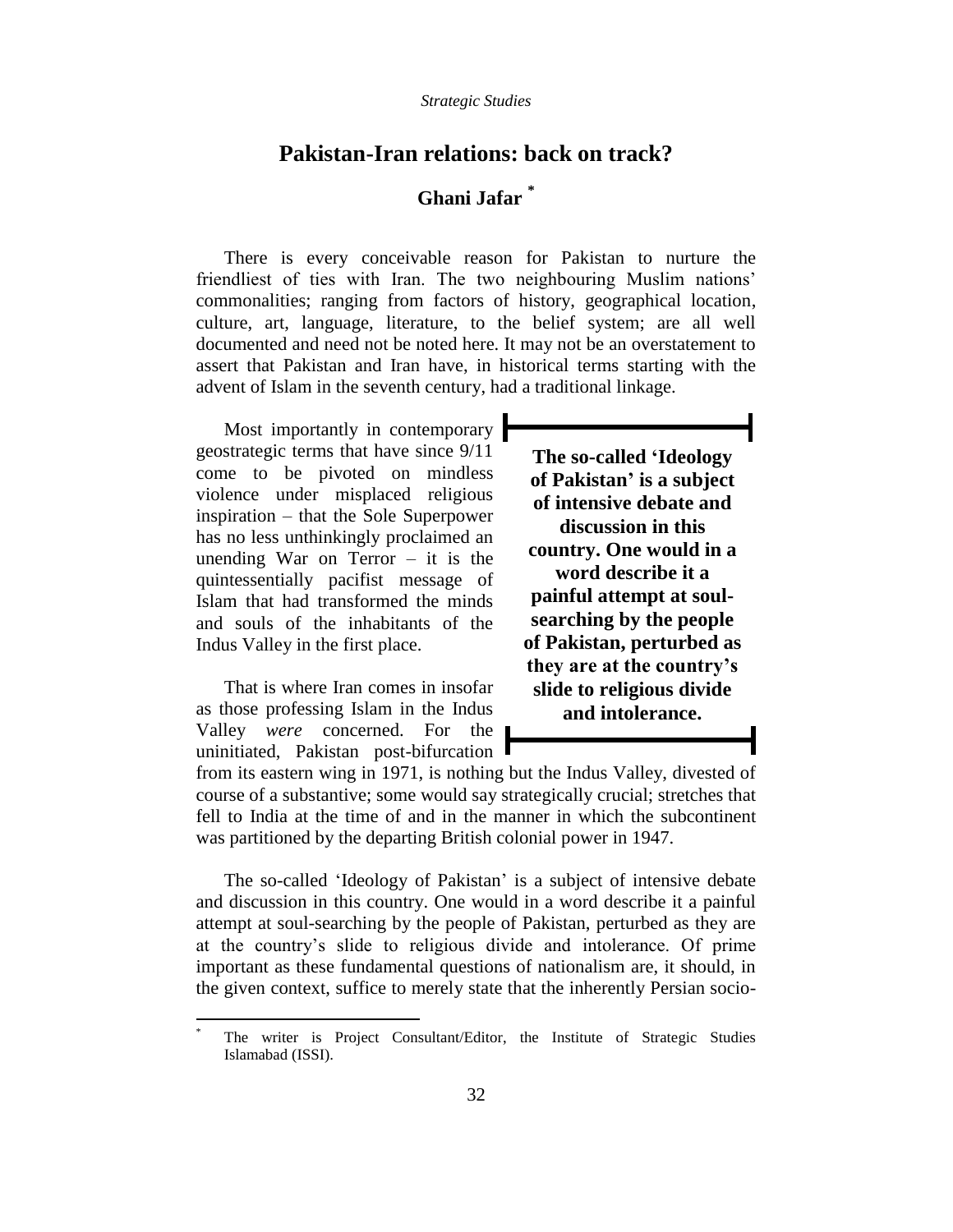### *Pakistan-Iran relations: back on track?*

cultural and religious moorings of the inhabitants of the parts of the Indus Valley that constituted (West) Pakistan were mutilated at the time of the country's formation.

Coming to more recent times, 1979 proved to be a watershed year. It witnessed the success of the Iranian Islamic Revolution in the first place and came to a close with Soviet troops in occupation of Afghanistan. Pakistan found itself bang in the middle of these epochal developments. Any established order is less than enthusiastic at the prospect of its being rooted out. The case was no different for Pakistan at that stage, lashed as it was by the diametrically opposing tides of communist and Islamic orders.

To be fair to history, the entire credit for the initiation of the religious divide in Pakistan cannot be given to General Zia-ul-Haq, the then military ruler of the country who had staged a coup to oust and arrest Prime Minister Zulfiqar Ali Bhutto in 1977. The 1973 Constitution of Pakistan not only gave the country the oxymoronic title of 'Islamic Republic' but also passed down to parliament the clerical prerogative of deciding matters of an individual's faith; debatable as even any interference by the church in a human being's life remains.

The latter had been done through reserving the highest positions of the president and the prime minister for Muslims alone. That, in a nutshell, was the beginning to the process of the State's politicising religion – thus darkening the vision of the nation's Founder, Quaid-i-Azam Mohammad Ali Jinnah.

As though that was not enough, the Second Amendment to the Constitution of the Islamic Republic of Pakistan, that came into force on September 17, 1974, declared that all those citizens of the country – or any individual, for that matter – who professes to be an Ahmadi shall be treated by the State as a non-Muslim. A substantial proportion of the nation was relegated the position of second class citizens, along with those already belonging to that category by virtue of professing to belong to the 'minorities' of the Christians, the Sikhs, the Hindus, et el.

The sum effect of this constitutional scheme has been the disenfranchisement of large sections of the national population on the one hand; and, on the other, the narrowing down of the political power base first to the Muslims and then those belong to the majority sect of Sunnis who too then in this religion-based scramble for legitimised authority were subdivided into any number of sub-sects.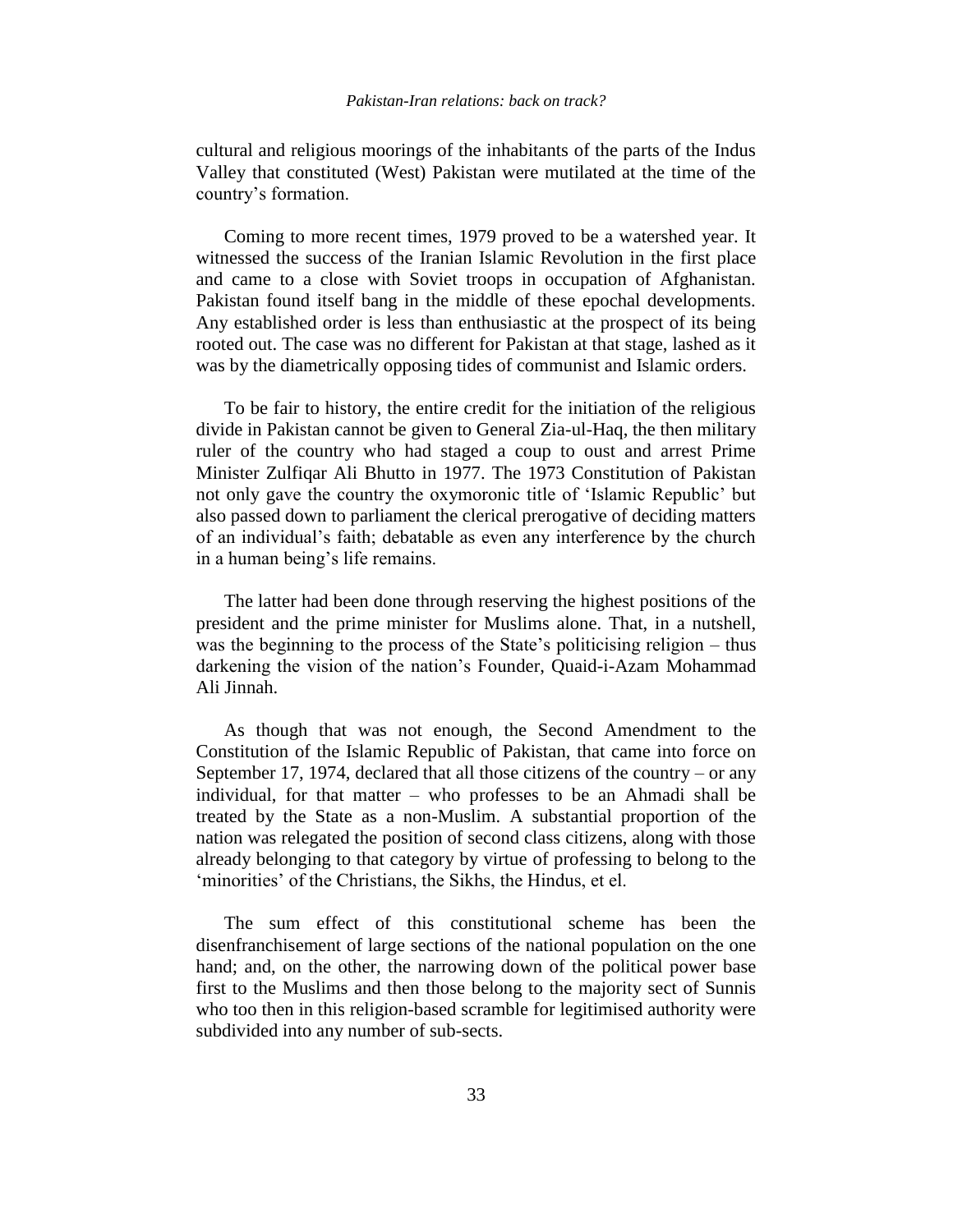Prime Minister Bhutto followed all that up with a number of legislative measures to further insinuate religious obscurantism in society and state to a vain attempt to placate the right wing that had been bitterly in opposition to the socialistic manifesto of his Pakistan Peoples' Party ever since its inception in late 1960s. The army chief, Zia, overthrew his government in July 1977 and set about his mission of 'Islamising' the fabric of the State to acquire a modicum of legitimacy for his 11-year-long dictatorship. The Shiite in Pakistan were in this process victimised through various means.

It was in such a political culture of bigotry and not just religious but also sectarian intolerance in Pakistan that the Shiite of the neighbouring Iran brought about the Islamic Revolution in their homeland. The present writer is a witness to that Revolution. It was by virtue of one's presence in Tehran during the revolutionary process of 1978-1979 that it was learned how sternly Ayatollah Khomeini had dealt with the first emissaries Zia had sent there to facilitate him and his nation.

Apart from the treatment being meted out to the Shiite of Pakistan at Zia's hands, there was no love lost between the post-Revolution Iran and the United States of America, with the latter having a history of cyclic ups and downs in its graph of amity with Pakistan almost as old as this country itself is. All that made for anything but the continuity of Pakistan's close friendly relations with Iran as also of the Persian socio-religious tradition in this country.

Then came the Soviet Occupation of Afghanistan. There was a preexisting basis of alliance between the West and the far-right Sunni factions within the Muslims that had in the first place been patronised by the British during their long colonial rule over most of the Third World lands in which Muslims were in majority.

The British objective here was two-fold. In the first place, it formed part of their dictum of divide and rule. Secondly, they had built their empire on the ruins of three Great Muslim empires through all means fair and foul, conquered and dismembered. Ever so conscious of the nascent movements of Muslim revival, they expended a lot of money and resources to advance, if not actually found, such attempts from within the Muslim communities that were designed to push them back to medieval times.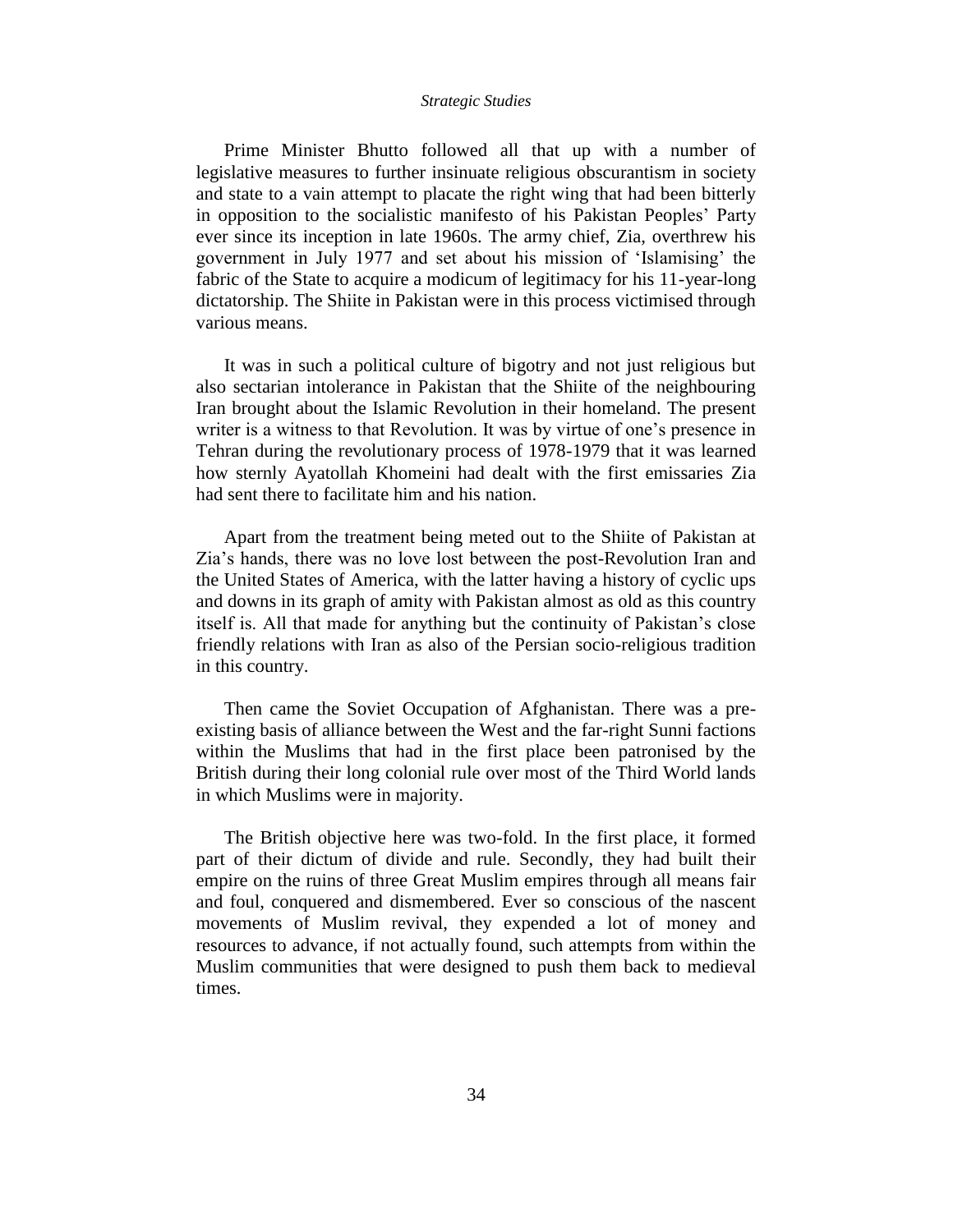The axis formed by the United  $\blacksquare$ States, some of the Persian Gulf States with Sunni majorities and Pakistan was, therefore, but natural. Even as the Resistance in Afghanistan remained above any sectarian divisions throughout the decade-long Soviet Occupation, Pakistan and Iran started competing for influence in the immediately neighbouring country of both of them after the Soviet defeat and subsequent withdrawal.

That put Pakistan and Iran firmly in two opposing camps. Islamabad had its Taliban in the Pashtun areas of Afghanistan, whereas Tehran had the Northern Alliance comprising the Tajiks, the Uzbeks, the Turkmen, the Hazaras pitted against the Pashtuns.  $\blacksquare$  **Even as the Resistance in Afghanistan remained above any sectarian divisions throughout the decade-long Soviet Occupation, Pakistan and Iran started competing for influence in the immediately neighbouring country of both of them after the Soviet defeat and subsequent withdrawal. That put Pakistan and Iran firmly in two opposing camps.**

The fratricidal warfare continued till the Americans and their NATO Allies came to try occupying Afghanistan in the aftermath of 9/11.

Islamabad still found itself at odds with Tehran; forced as the former was into an alliance with the American war effort in Afghanistan.

Meanwhile, time and circumstances have so conspired in favour of the present writer that he has continued to work on Iran all through the past ten years of the post-9/11 phase; first at the Institute of Regional Studies (IRS), Islamabad, till 2007, then at the South Asian Strategic Stability Institute (SASSI), London, for some months, and finally at the current assignment in the Institute of Strategic Studies Islamabad (ISSI).

That has entailed, apart from penning down a number of published articles on various aspects of Iran's internal as also international and global affairs, numerous visits to Tehran over the past two decades.

It was with a lurking sense of apprehension that one travelled to the Iranian capital this past July as one among a four-member ISSI delegation to participate in the scheduled yearly roundtable with the Institute of Political and International Studies (IPIS) and to exchange views with some other officials of the host country.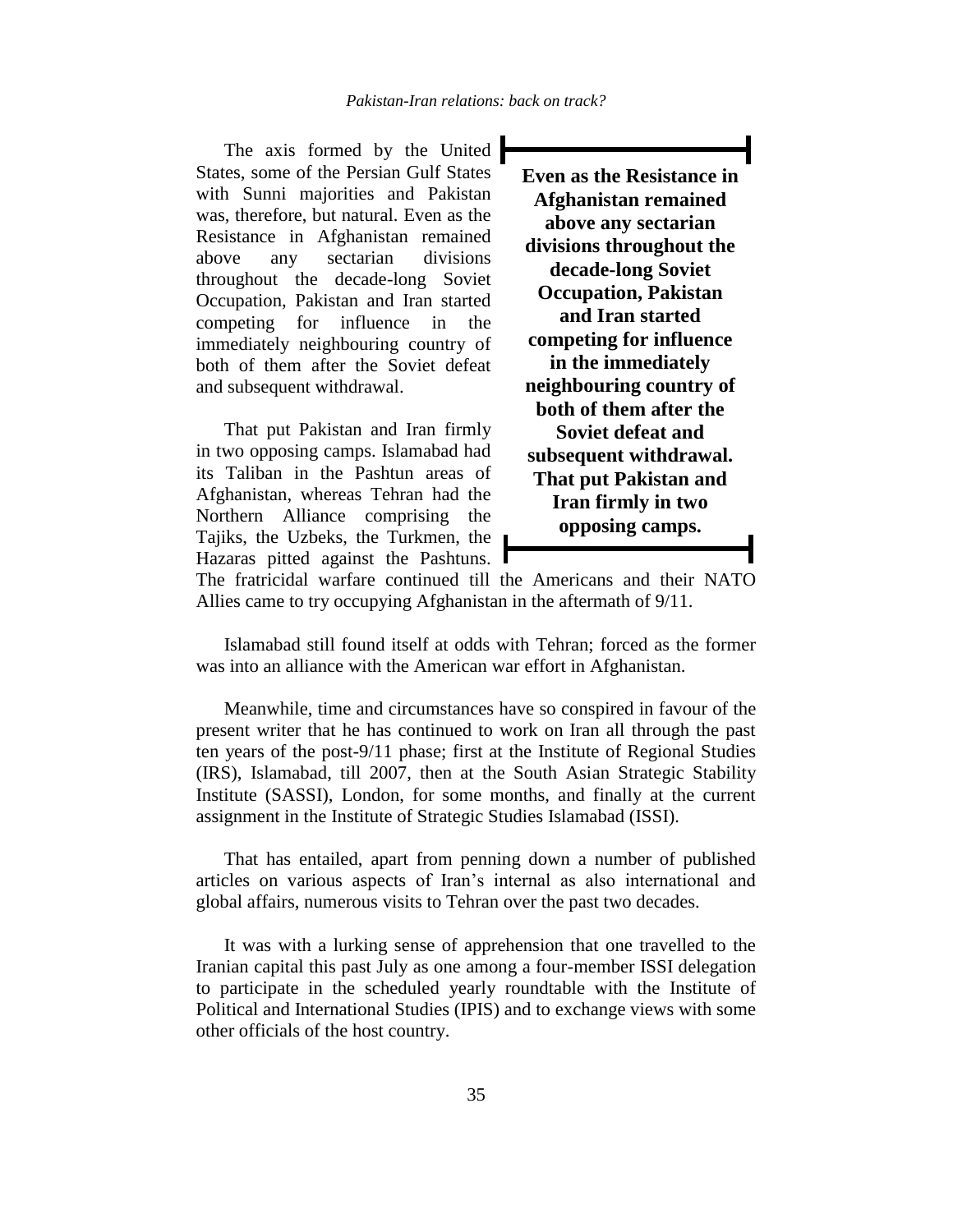Courteous as the Iranians are at even the most testing of times; these frank interactions, of which this was the tenth round in Tehran, the previous one having been held in Islamabad last year; are most beneficial in getting a noholds-barred reality check on the actual state of affairs in our bilateral relationship in particular and on the Iranian view of their regional and global interests and concerns.

There was good reason for one's underlying unease as we set foot on the Iranian soil this time round. They had over the previous occasions of bilateral interaction minced no words in giving air to Tehran's discomfort at Islamabad's approach towards regional security aspects of direct concern to them.

**In view of the fast changing environment for the better, one made so bold as to sound a bit of regret at the lack of understanding shown by some of Pakistan's friendly countries for the constraints placed on Islamabad by virtue of the alliance imposed on it by Washington since the start of the latter's war in Afghanistan a decade ago.**

Nevertheless, we had reached Tehran in the fourth week of July 2011 nearly three months after the May 2 U.S. air raid at Abbottabad that had reportedly taken out Osama bin Laden. Things were at last looking up in Pakistan's ties with Iran.

In view of the fast changing environment for the better, one made so bold as to sound a bit of regret at the lack of understanding shown by some of Pakistan's friendly countries for the constraints placed on Islamabad by virtue of the alliance imposed on it by Washington since the start of the latter's war in Afghanistan a decade ago.

The slightly edited text of the presentation made by the present writer at the 10th ISSI-IPIS roundtable in Tehran on July 27, 2011 follows:

It is always a pleasure and privilege to be among my learned Iranian brothers and sisters in this fraternal nation where it has been my good fortune to live the historic moments when you took destiny in your own strong hands to bring about the great Islamic Revolution that has changed the course of contemporary history.

Returning to this great nation ever since those epochal days of more than three decades ago is something of revisiting not only my second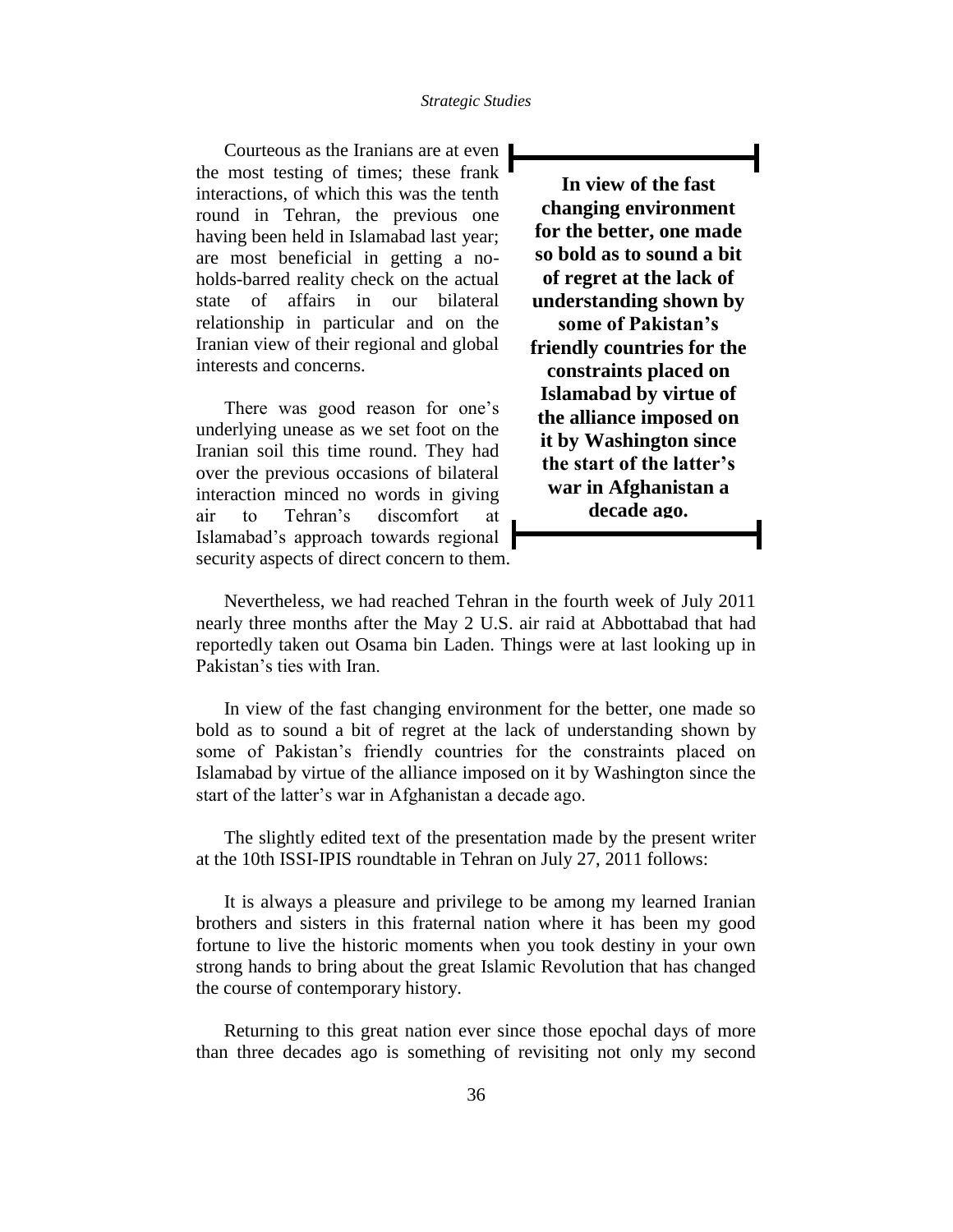homeland but, more than that, a pilgrimage of learning and intellectual enrichment. The presence among you this time around, however, is with a feeling of no insignificant satisfaction that, after many a test and tribulation, the age-old ties between our two neighbourly lands are on the upswing once again.

Before I proceed with sharing with this august gathering some of my thoughts on the subject of my brief presentation, please allow me to make a small clarification — or, with your indulgence, to air something of a regret.

God alone knows the reality of the deadly happenings of September 11, 2001, in New York and Washington, D.C., but some of us in Pakistan were

**We have thus continuously been subjected to criticism, valid no doubt in ordinary circumstances, for acts of commission as also omission that were beyond our sovereign control. At the same time, little consideration was shown for our resolute and unflinching opposition to any measure contemplated by our supposed Western allies of the time involving the use of Pakistan's territory, ground or air; that was inimical or hostile to Iran**

anything but surprised when, as soon as the news of the first aircraft's hitting one of the twin World Trade Center towers was broadcast by the *CNN*, not just the likely, but the unquestionable villain was identified in an Arab warrior somewhere in the caves of Afghanistan.

We knew there and then that the Americans were coming for us to take their unilateral war to our brotherly nation of Afghanistan. But the point of lament I wish to place on record here is the unfortunate manner in which the compulsions under which my country was forced to enter into a marriage of strategic inconvenience with the United States were not fully appreciated by some of our Muslim brothers and sisters outside the country.

We have thus continuously been subjected to criticism, valid no doubt in ordinary circumstances, for acts of commission as also omission that were beyond our sovereign control. At the same time, little consideration was shown for our resolute and unflinching opposition to any measure contemplated by our supposed Western allies of the time involving the use of Pakistan's territory, ground or air; that was inimical or hostile to Iran.

That is not something new in the conduct of Pakistan's policy towards our great brotherly state of Iran. Those of us old enough to recall the days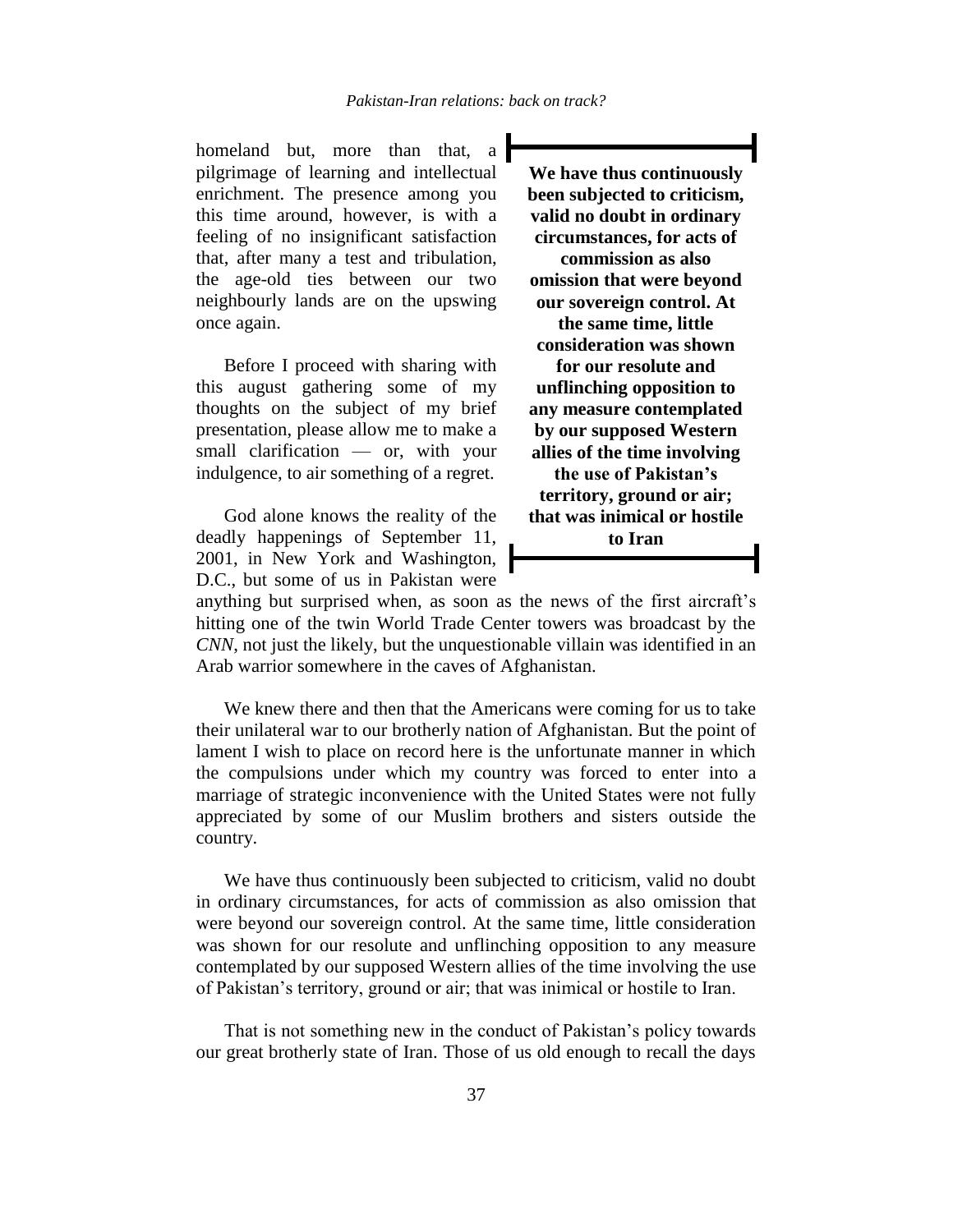of Iraq's aggression against Iran in the 1980s would surely remember the tremendous pressure mounted on my country by the United States in particular to create difficulties on Iran's eastern border with Pakistan as well.

Did we then, and for some eight years at that, ever oblige in the slightest manner? On the contrary, Pakistan continued to serve as the lifeline for all manner of supplies needed by our brave brothers, sisters and children suffering from the travails of Iraq's long war of aggression.

Then, again, in the early 1990s, as the United States prepared to launch an attack on Iraq under the false pretext of President Saddam Hussain's possession of weapons of mass destruction, Washington's original scheme involved the use of Iraq's eastern, that is, Iranian, flank for the purpose. That entailed, in the first place, the use of Pakistan's territory. Islamabad did have the courage to say an unequivocal no to the sole superpower.

Times have, no doubt, changed a lot over the past two decades. Now our shared regions of West and Central Asia are rife with Western military presence. But, back then, in the early 1990s, America found it difficult to find a launching pad against Iraq anywhere in West Asia and the Arab world.

The purpose in narrating this history before the learned audience that knows the subject better than me is none other than to share an attribute of my people: to them, as to countless generations before them, Iran is not just another country to the west of Pakistan; it is the cultural capital of the region. Persian may not be as commonly understood by those in today's Pakistan as it was to just a generation or two before them that learned the language at school, but it still remains a major constituent of the lingua franca, Urdu, in my homeland.

Pakistan, therefore, did what it did regarding Iran ever since my country's creation over six decades ago not for the sake of Iran but for its own sake. Islam has, no doubt, further cemented the ageless ties between those in Persia and those in the Indus Valley just across the Sulaiman range in your Sistan-Baluchistan province. At the same time, and the less recognised, element to this fraternity is the non-Arab identity, history and tradition of the two peoples.

Getting back to my narrative, these past nine years and more post-9/11, Pakistan was variously constrained in the pursuit of some of its key national and strategic interests — and one would not be exaggerating to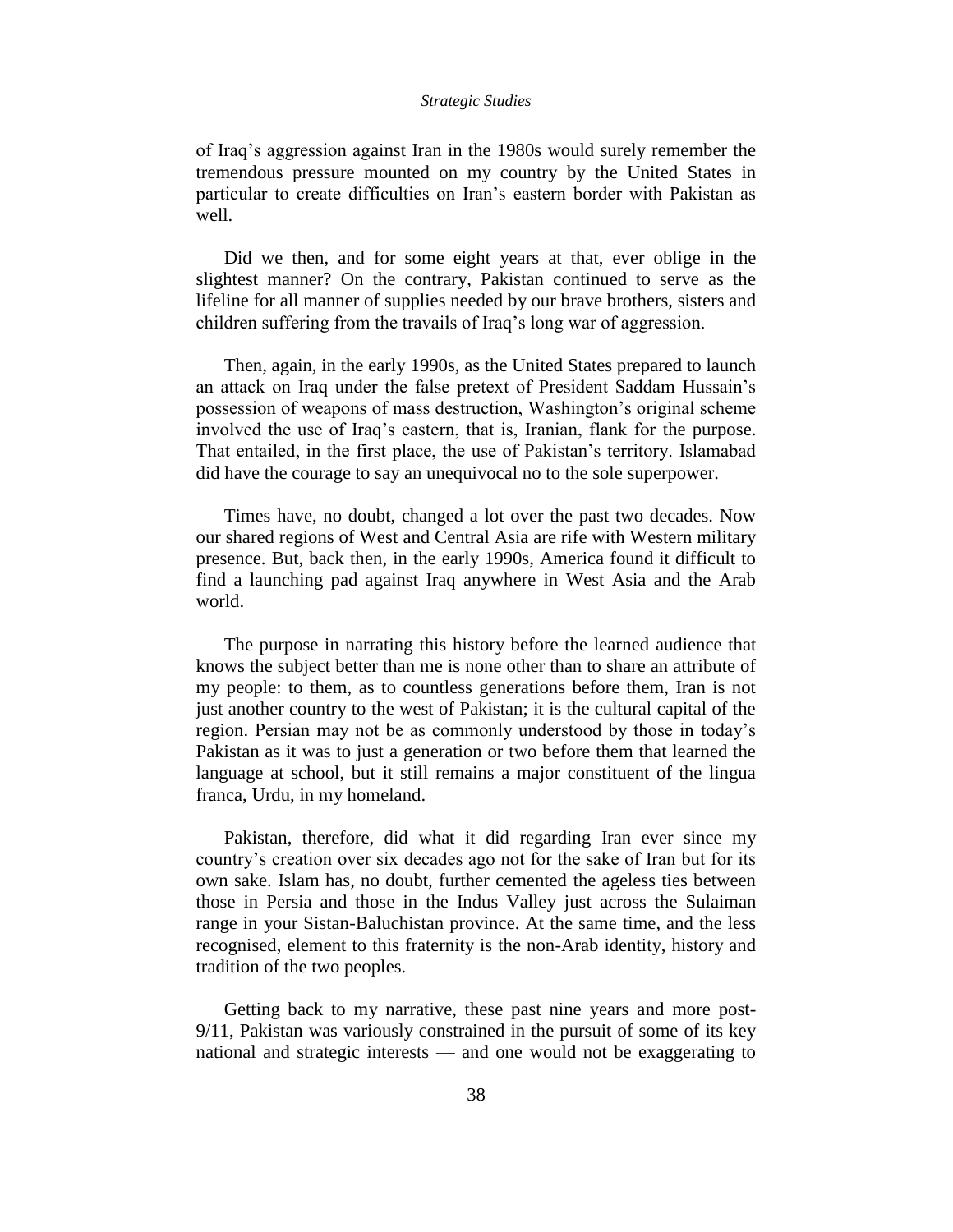place our relations with Iran among the top few — due to our alliance of unequals with the United States. It could perhaps stand a reminder of the Bush administration's warning, since reproduced in General Musharaf's published memoirs, *In the line of Fire*, sounded to Pakistan in the aftermath of 9/11 for the latter to either allow the use of its territory for the Afghan offensive or be prepared to be bombed back to the stone age.

Even so, Pakistan, while allowing the U.S. and the North Atlantic Treaty Organization (NATO) forces the use of its territory for supply of non-lethal material for the war effort in Afghanistan, together with availing the infrastructural facilities of a couple of our air bases, held ground — and continues to do so till date — on some crucial geostrategic areas. One of them, pertinent to what I am presenting here, is the disallowing of right to hot pursuit to the forces in occupation of Afghanistan.

**The good news, however, is that, in my view, Pakistan has regained most if not all strategic ground lost to the United States and NATO consequent to its oneway alliance with the Western powers after the reported killing of Osama bin Laden on May 2 this year.**

Just imagine the catastrophic consequences Pakistan's dithering on that account would have entailed for our region.

To project a hypothetical scenario, the United States, for example, may well have contrived a case; and they are exceptionally gifted in that dubious art, Iraq's non-existent weapons of mass destruction already referred to, being a case in point; for some of the Afghan Mujahedeen and/or their leaders having taken refuge in, let's say, somewhere in your Sistan-Baluchistan province and America uses one of our air bases, Shamsi, for instance, that is in any case not far from the targeted area, to launch an air strike against Iran.

The good news, however, is that, in my view, Pakistan has regained most if not all strategic ground lost to the United States and NATO consequent to its one-way alliance with the Western powers after the reported killing of Osama bin Laden on May 2 this year.

A most prompt and welcome consequence of our regaining greater space in geostrategic decision-making and policy actions, as I see it, has been President Zardari's second visit to Tehran within a month.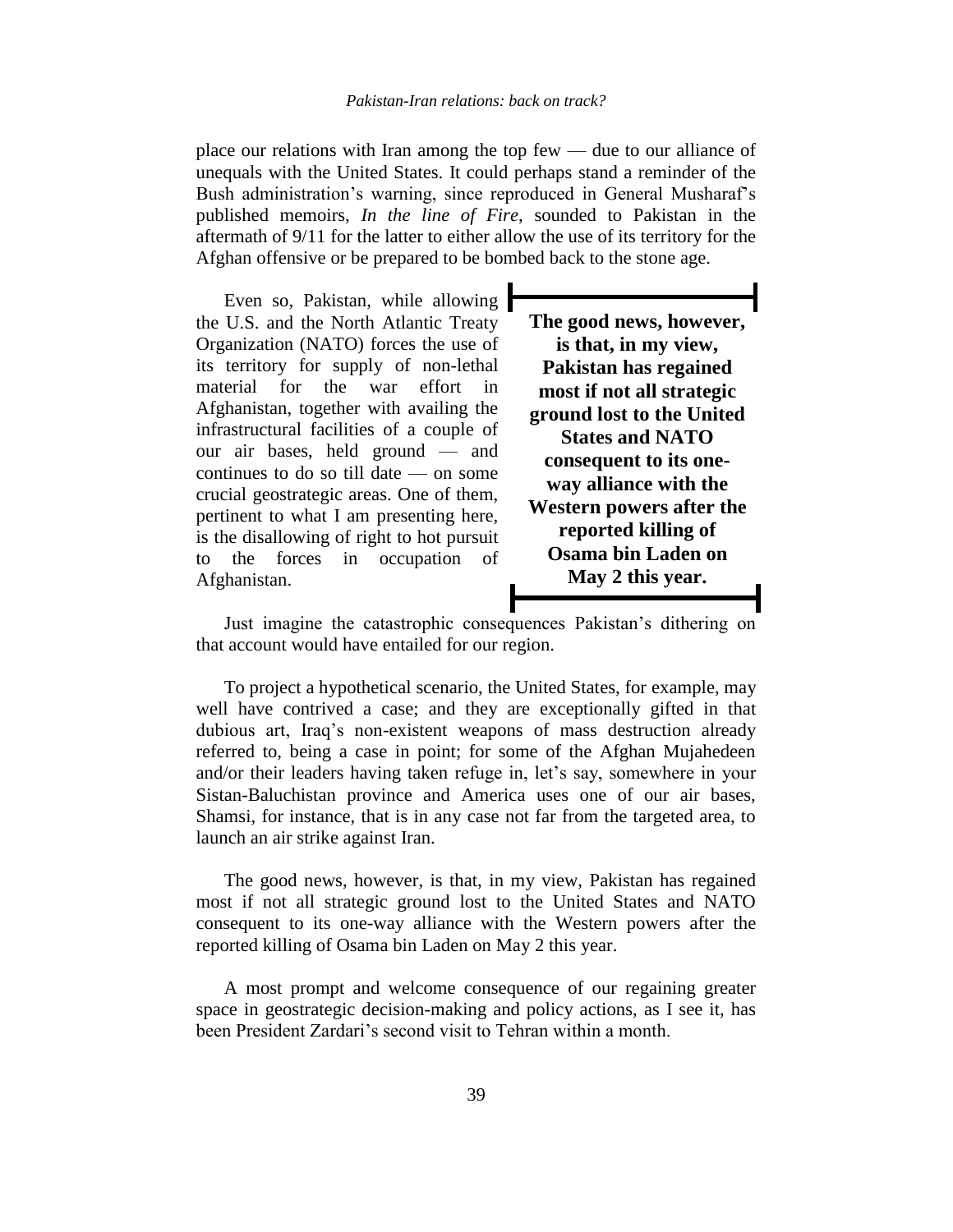It is also my pleasant duty to inform this meeting that, even as I speak, people back home, in many spheres of life, perhaps most notably Pakistan's businessmen and industrialists, are zealously pursuing followup action by the Pakistani side on the decisions taken bilaterally by Pakistan and Iran during President Zardari's high-level meetings in Tehran.

An outstanding agreement in this context is on currency swap between the two countries for payments of imports from the other side. This arrangement is to extend with time to bring in its fold China, Sri Lanka and Turkey. Prospectively, it could also attract Afghanistan and other South Asian countries like Bangladesh, Nepal and the Maldives. Who knows to what geographical outreach this commercial and trade hub of Pakistan-Iran in Afro-Asia may ultimately stretch.

There are, however, apprehensions being voiced by the exporters of Pakistan's abundant yield of agricultural produce, depending largely on the rain pattern in any cultivating season, which are not without basis. They point to any number of agreements in principle, even signed memoranda of understanding, between Pakistan and Iran that, unfortunately, do not see light of the day in the form of actualisation. We must at our respective levels of interaction with the policy-makers of the two countries make all-out efforts that the same is not the fate of this particular accord between the top executive leaders of the two sides on currency swap.

Please also allow me to briefly take into account on this occasion an observation I had made in my last interaction with the worthy scholars of the IPIS in April 2009 roundtable here at the same premises as now. That had to do with the imperative need for enhanced defence, particularly naval, cooperation between our two brotherly states.

What I had then submitted, but feel can stand repetition, was something to the effect of linking up our still developing port of Gwadar at the mouth of the Persian Gulf, for which our Chinese friends are extending help, with the Iranian port of Chah Bahar, again, at the mouth of the Persian Gulf, but on your side of the Strait of Hormuz.

The basic idea here is for a direct channel of sea transportation being established so that goods can be shipped from South Asia, South East Asia, East Asia, China and the eastern zone of Central Asia from the Gwadar port on our side for onward transmission to the western stretch of